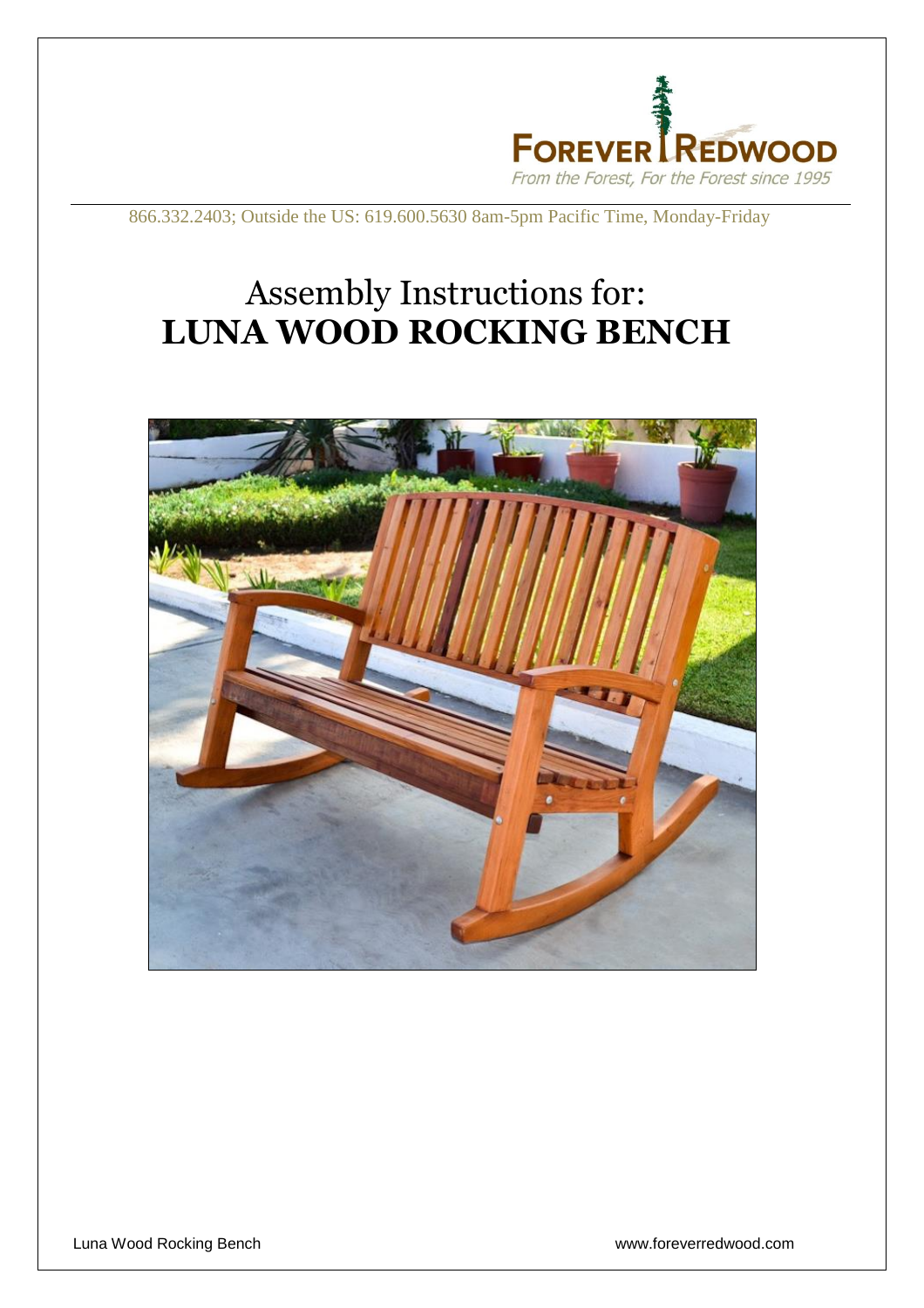## **CONTENT OF BOXES**

| <b>Quantity</b>         | <b>Description</b>       | <b>Drawings</b> |
|-------------------------|--------------------------|-----------------|
| $\overline{1}$          | Seat                     |                 |
| $\overline{\mathbf{1}}$ | <b>Backrest</b>          |                 |
| $\overline{2}$          | <b>Arms</b>              |                 |
| $\overline{2}$          | <b>Diagonal Supports</b> |                 |
| $\overline{1}$          | <b>Front Support</b>     |                 |
| $\overline{10}$         | 3 1/2" x 5/16" Bolts     |                 |
| $\overline{\mathbf{4}}$ | 4 1/2" x 5/16" Bolts     |                 |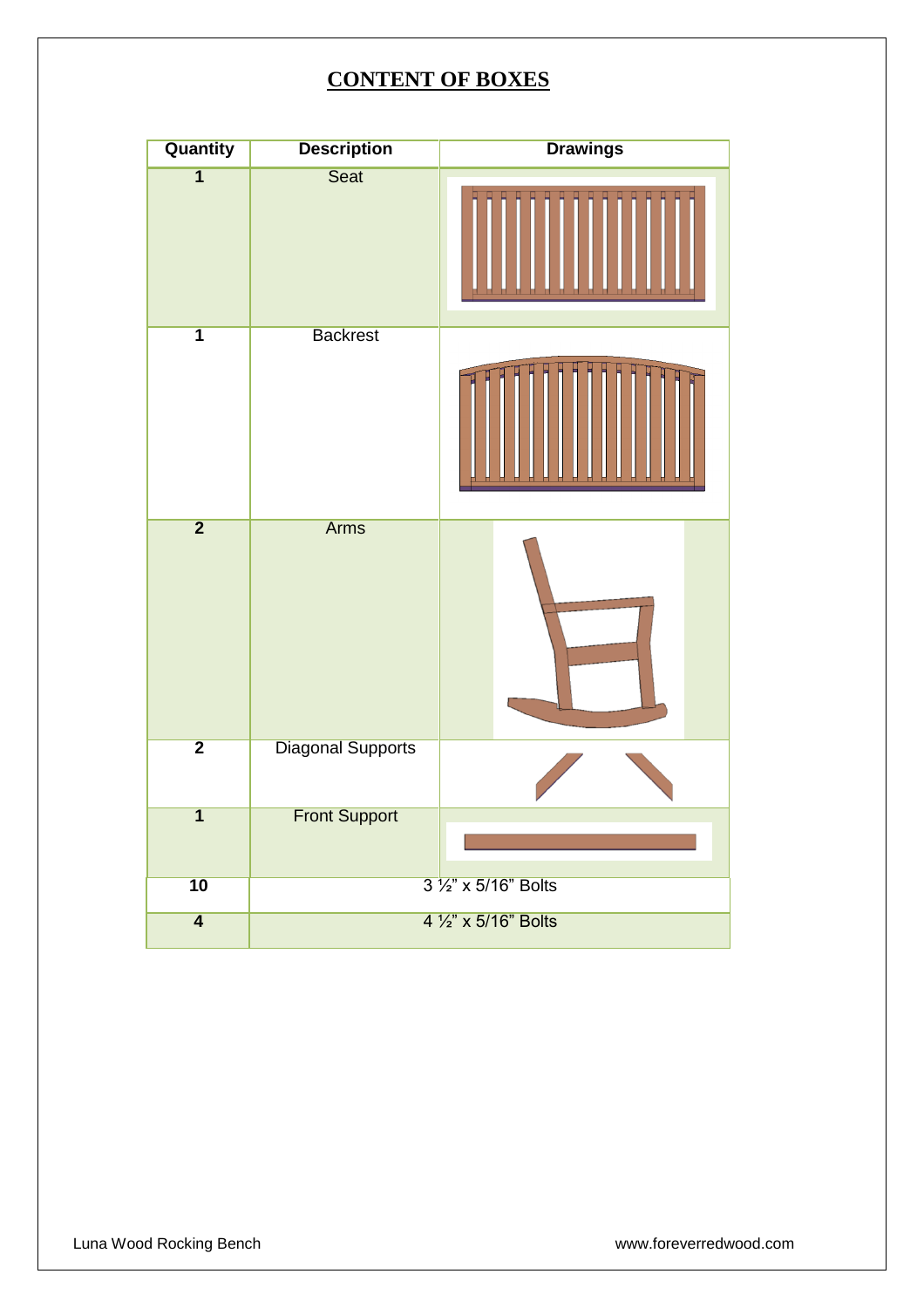## **ASSEMBLY INSTRUCTIONS**

Thank you for purchasing Forever Redwood patio furniture. Forever Redwood is built by Old-Growth Again Restoration Forestry (OGA). OGA is dedicated to restoration forestry. Sales of patio furniture finance our restoration work in California redwood forestlands.

**Tools required**: ½-inch ratchet and a mallet or small hammer.

Your furniture was fully assembled in the shop prior to being dismantled for shipping. All the parts fit. The parts that go together have the same numbers written next to the predrilled holes they attach to. Please take the time to align the parts with the numbers. If you are forcing a bolt in, the part may be turned around or not aligned properly. Tap the bolt all the way into the wood to set it, then add a washer and lightly tighten. Don't over tighten or you will crush the redwood.

**Step 1**: Unpack your Rocking Bench and make sure you have all the parts. Align the pre-drilled holes on seat and arms and attach them with two carriage bolts per side. Tap the carriage bolts all the way into the wood and through both the arm and the chair seat. Then insert the washers and nuts from the interior side of the chair seat and tighten with a  $\frac{y}{x}$ -inch ratchet. Do not over tighten or you'll crush the redwood and weaken the chair's structure.

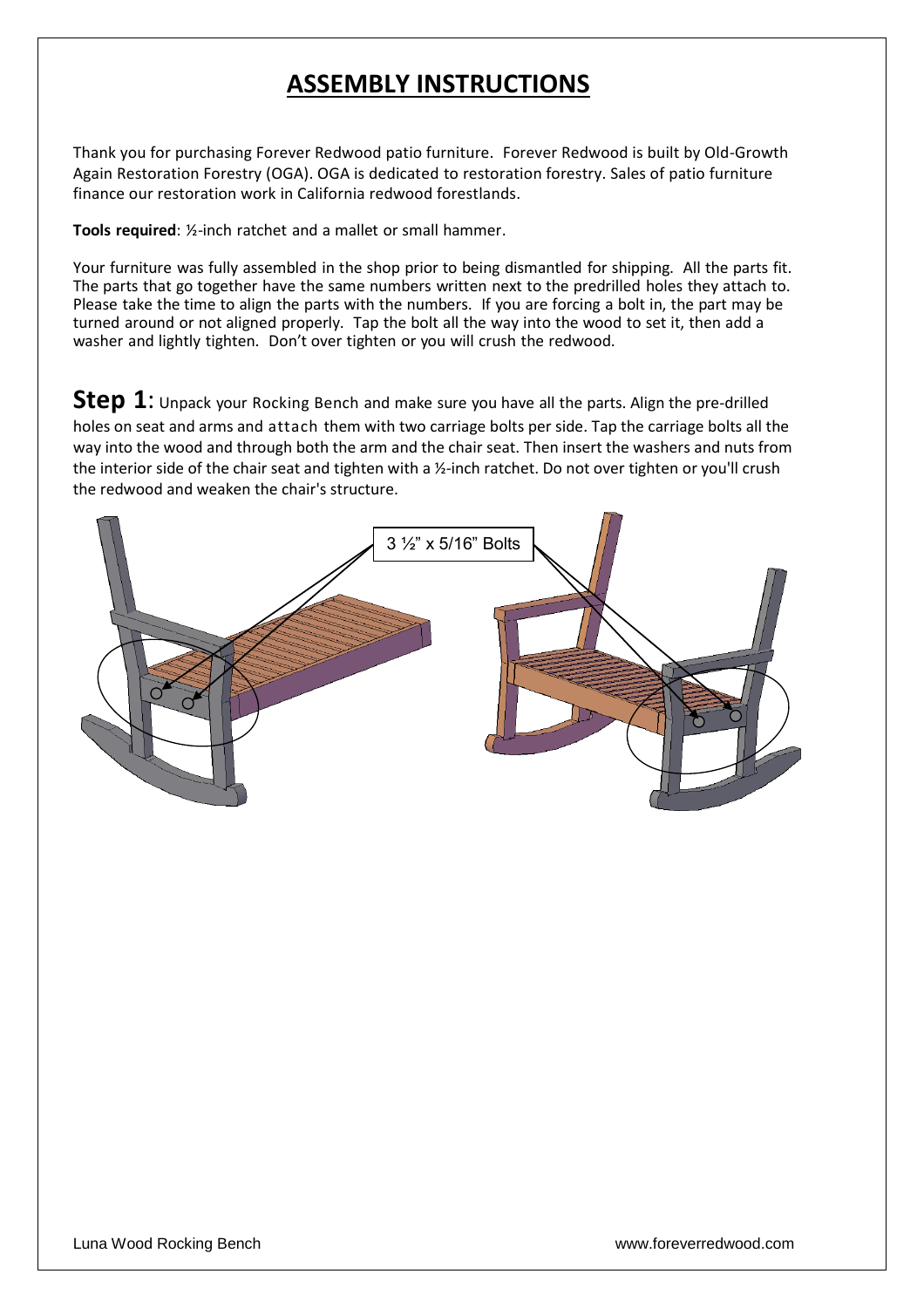**Step 2**: Attach backrest to arms with 2 bolts, washers and nuts per side. Match up the numbers written next to the holes. Tap the 4 carriage bolts all the way into the wood and through both the arms and the chair seat. Then insert the washers and nuts from the interior side of the chair seat and tighten with a 1/2-inch ratchet. Do not over tighten or you'll crush the redwood and weaken the bench's structure.



**Step 3**: Attach diagonal supports to seat & arms (2 bolts per support). Match the numbers next to the predrilled holes on the back rest to the numbers on the back rest supports on each chair side. Tap the carriage bolts all the way into the wood, then attach the washers, nuts and tighten with ½-inch ratchet. Do not over-tighten.